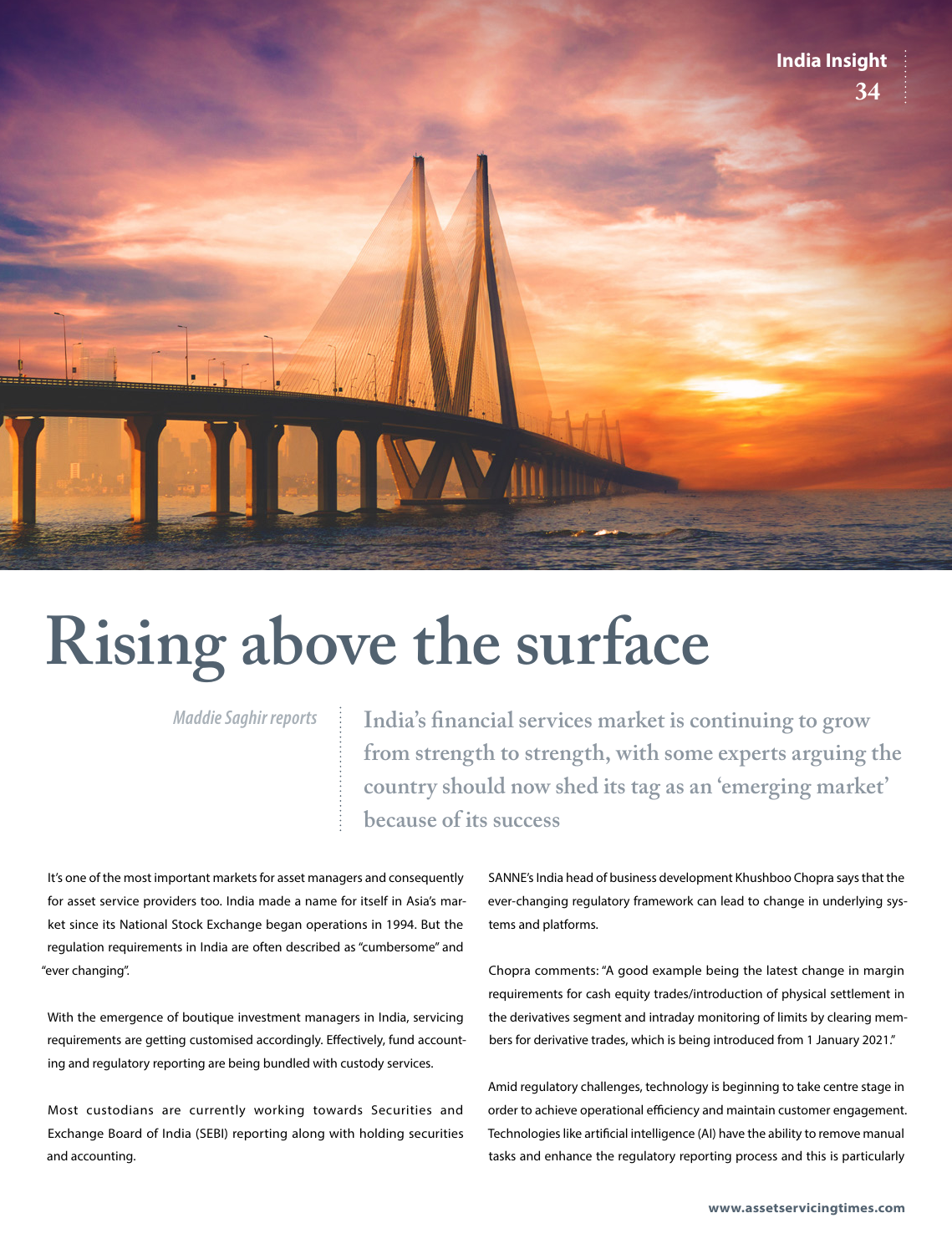making waves here. In addition, asset servicing companies are moving from straight-through processing (STP) to no-touch processing (NTP) in India.

More positive news for India is the flourish of growth in the alternatives industry which is demonstrating an increase in money and pension funds.

There is also a sharp shift in asset allocation to India as well, which comes as the people of India pay less attention to traditional avenues such as gold, and more towards financial assets.

India can also proudly boast of having an extremely successful futures and options market (F&O). Last year, India's National Stock Exchange traded approximately 6 billion derivative contracts, which represented a 58 percent year-on-year growth — the most in the world.

Anuj Rathi, head of securities services, India, HSBC, explains: "The exchange has been a pioneer in using technology to bring exchange products within greater reach of retail investors along with institutional investors. A steady supply of new products and a robust risk management framework have further supported the growth."

The momentum of this success is expected to continue with product innovation, reducing the cost of transactions and encouraging a wider participation from domestic investors.

"This trend and appetite will continue with the bulls seemingly using any decline as a buying opportunity," predicts SmartStream's senior vice president of Europe, the Middle East and Africa (EMEA) Pritesh Kotecha.

## **Opportunities ahead**

Amid success in India's capital markets, experts suggest there will be a corresponding growth in demand for the asset servicing industry as well.

Opportunities include traditional asset classes serviced via the usual brickand-mortar asset servicing model catering to both foreign and domestic investors; newer products and areas such as GIFT-City, commodities etc; and the burgeoning outsourcing industry, which has already seen several large asset service providers set up shop to handle their global backoffice operations.

While these opportunities will require innovation and technology, HSBC's Rathi says there is a need to "simplify and broaden" the regulatory scope for what can be outsourced by investors to further allow asset service providers to put forth unique solutions.

"The focus also needs to shift from pure back office, as currently is the case, to the inclusion of mid-office activities that will provide further impetus for the asset servicing industry to grow. Such regulatory changes will create a paradigm shift, allowing the asset servicing industry to capture the opportunities through full use of data and technology-backed solutions," says Rathi.

Further opportunities here include servicing family offices and continuing the focus on offshoring asset servicing work to India.

On the technological side of things, keeping costs down will be key when using technology to unlock opportunities, specifically when it comes to data opportunities.

Now more than ever, people are seeing the art of creating, capturing and utilising data as a top priority as it can open up all kinds of revenue opportunities and empower decision making.

Rathi affirms: "Disruption through data and technology is very real and very visible in the current times, with asset servicing participants and the regulators continuously looking to use technology to enhance the customer experience."

For example, in its quest to digitise, SEBI has introduced a common application form (CAF), an online platform to simplify the registration process for foreign investors.

Elsewhere, technology such as robotic process automation (RPA) is showing the potential to deploy data and technology solutions to further improve ways of working, and it is just at the tip of the iceberg.

"As assets under administration and assets under custody (AUA/AUC) volumes grow, the winners will be those that have deep partnerships with fintech firms who already provide rich and deep AI capabilities in order to drive both efficiencies and revenue opportunities. AI is not the answer to everything," says SmartStream's Kotecha.

However, he warns AI is not the answer to everything. Instead, he stipulates that "focus has to be myopic to address specific and persistent problem areas rather than the traditional 'mile wide' approach".

According to Koteca, they are already seeing results from both international and domestic players who have engaged with companies who have already